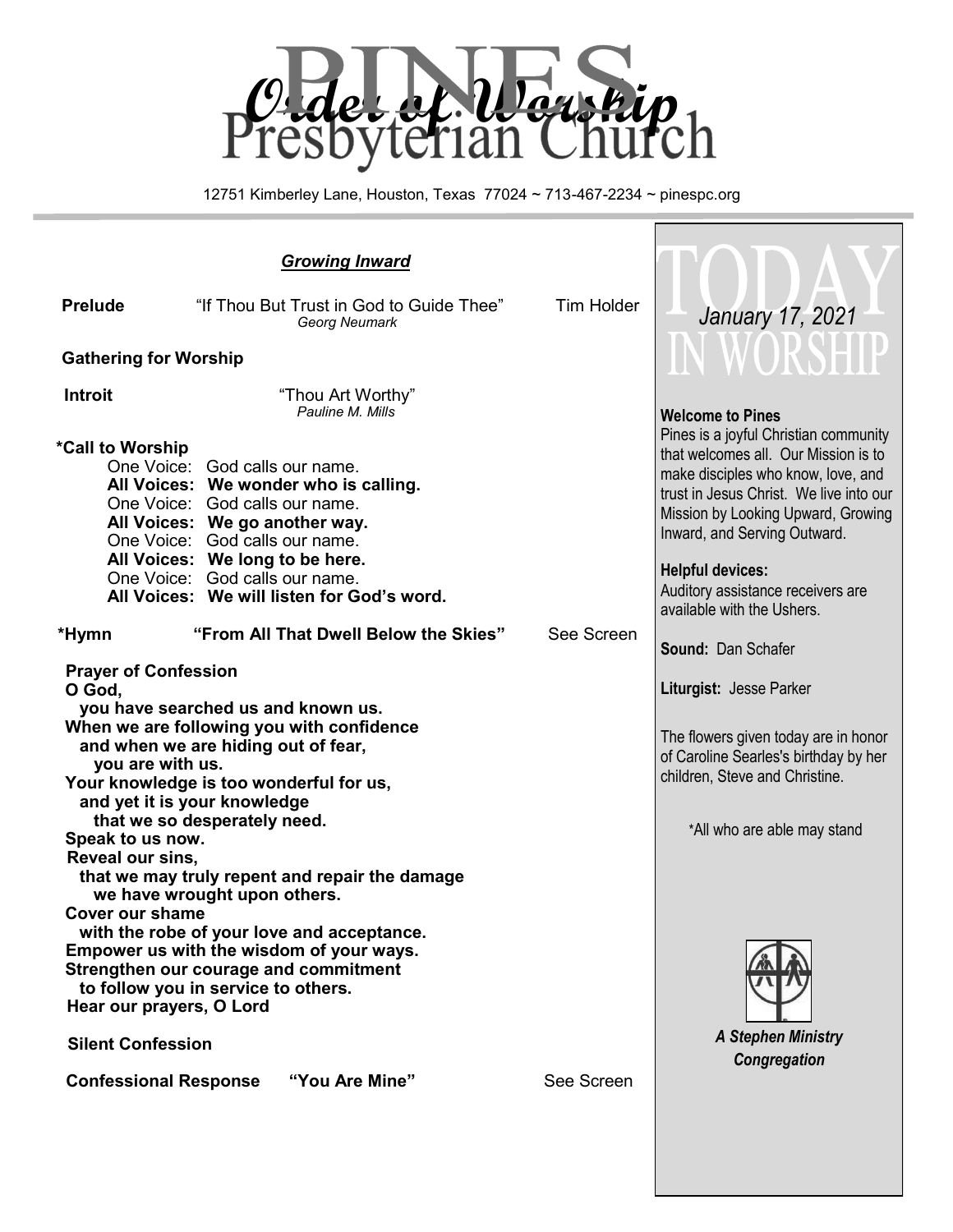#### **Assurance of Grace**

 One Voice: In front of us, behind us, to our right, to our left: look! God is there!

 In our past, beside us today, waiting in the future: look! God is there!

in the shadows, in the light: look! God is there!

**All Voices: From the top of the mountains, to the bottom of the seas;**

 **in the morning, in the evening, in every moment: God is with us! Thanks be to God. Amen**.

#### **Children's Message**

 **Jesus Loves Me! This I know, For the Bible tells me so; Little ones to Him belong; They are weak, but he is strong. Yes, Jesus loves me! Yes, Jesus loves me! Yes, Jesus loves me! The Bible tells me so.** 

#### *Looking Upward*

| <b>First Reading</b>                                                                                                                                                                                                                                                                                                                                                                                                                                                                                                                                               |                                                                                                                                                           | 1 Samuel 3:1-20               |  |  |  |
|--------------------------------------------------------------------------------------------------------------------------------------------------------------------------------------------------------------------------------------------------------------------------------------------------------------------------------------------------------------------------------------------------------------------------------------------------------------------------------------------------------------------------------------------------------------------|-----------------------------------------------------------------------------------------------------------------------------------------------------------|-------------------------------|--|--|--|
| <b>Anthem</b>                                                                                                                                                                                                                                                                                                                                                                                                                                                                                                                                                      | "It Is Well With My Soul"<br>Arr. Christine D. Anderson                                                                                                   | <b>Bethel Strawser, Bells</b> |  |  |  |
| <b>Second Reading</b>                                                                                                                                                                                                                                                                                                                                                                                                                                                                                                                                              |                                                                                                                                                           | John 1:43-51                  |  |  |  |
| Sermon                                                                                                                                                                                                                                                                                                                                                                                                                                                                                                                                                             | "A Listening Ear"                                                                                                                                         | Rev. Andy Gans                |  |  |  |
| *Hymn                                                                                                                                                                                                                                                                                                                                                                                                                                                                                                                                                              | "Christ Be Beside Me"                                                                                                                                     | See Screen                    |  |  |  |
|                                                                                                                                                                                                                                                                                                                                                                                                                                                                                                                                                                    | <b>Serving Outward</b>                                                                                                                                    |                               |  |  |  |
| *Saying What We Believe (Apostle's Creed)                                                                                                                                                                                                                                                                                                                                                                                                                                                                                                                          |                                                                                                                                                           |                               |  |  |  |
| I believe in God, the Father almighty,<br>Maker of heaven and earth,                                                                                                                                                                                                                                                                                                                                                                                                                                                                                               |                                                                                                                                                           |                               |  |  |  |
| who was conceived by the Holy Ghost,<br>born of the Virgin Mary,<br>suffered under Pontius Pilate,<br>was crucified, dead, and buried;<br>he descended into hell;<br>the third day he rose again from the dead;<br>he ascended into heaven,<br>and sitteth on the right hand<br>of God the Father Almighty;<br>from thence he shall come to judge the quick and the dead.<br>I believe in the Holy Ghost;<br>the holy catholic church;<br>the communion of saints;<br>the forgiveness of sins;<br>the resurrection of the body;<br>and the life everlasting. Amen. |                                                                                                                                                           |                               |  |  |  |
| *Gloria Patri                                                                                                                                                                                                                                                                                                                                                                                                                                                                                                                                                      | Glory be to the Father, and to the Son, and to the Holy Ghost;<br>As it was in the beginning, is now and ever shall be, world without end.<br>Amen. Amen. |                               |  |  |  |
|                                                                                                                                                                                                                                                                                                                                                                                                                                                                                                                                                                    | Prayers of the People and the Lord's Prayer                                                                                                               |                               |  |  |  |

#### **The Lord's Prayer**

Our Father, who art in heaven, hallowed be thy name. Thy kingdom come, thy will be done, on earth as it is in heaven. Give us this day our daily bread; and forgive us our debts, as we forgive our debtors; and lead us not into temptation, but deliver us from evil. For thine is the kingdom and the power and the glory, forever. Amen.

 $\overline{\phantom{a}}$  ,  $\overline{\phantom{a}}$  ,  $\overline{\phantom{a}}$  ,  $\overline{\phantom{a}}$  ,  $\overline{\phantom{a}}$  ,  $\overline{\phantom{a}}$  ,  $\overline{\phantom{a}}$  ,  $\overline{\phantom{a}}$  ,  $\overline{\phantom{a}}$  ,  $\overline{\phantom{a}}$  ,  $\overline{\phantom{a}}$  ,  $\overline{\phantom{a}}$  ,  $\overline{\phantom{a}}$  ,  $\overline{\phantom{a}}$  ,  $\overline{\phantom{a}}$  ,  $\overline{\phantom{a}}$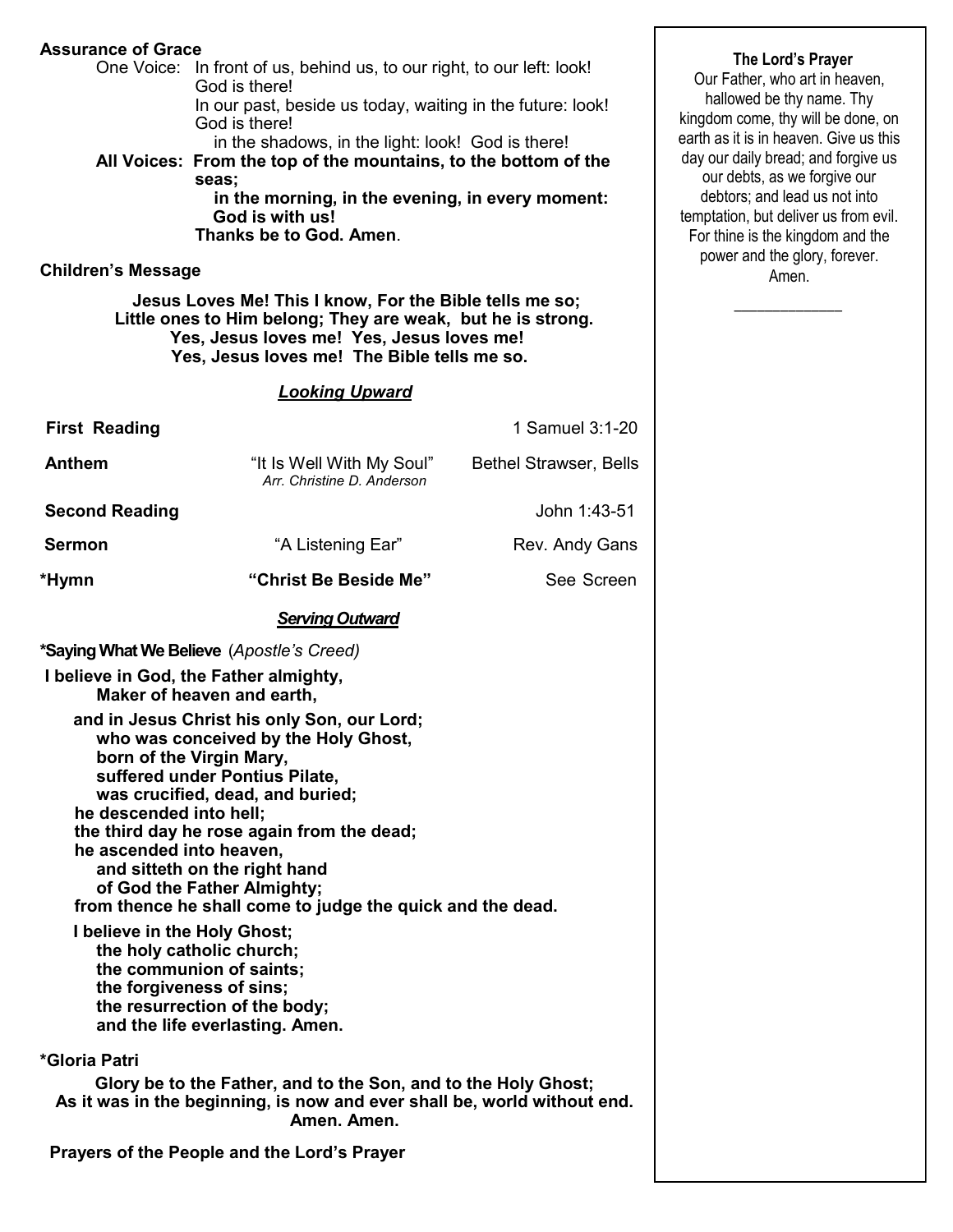| <b>Hymn</b>                       | "I, the Lord of Sea and Sky"                               | See Screen |  |  |  |  |
|-----------------------------------|------------------------------------------------------------|------------|--|--|--|--|
| *Charge and Benediction           |                                                            |            |  |  |  |  |
|                                   | <b>Benediction Response "The Trees of the Field"</b>       | See Screen |  |  |  |  |
| *Sending Out The Light of Christ  |                                                            |            |  |  |  |  |
| *Postlude                         | "All Things Bright and Beautiful"<br><b>English Melody</b> |            |  |  |  |  |
| $\mathbf{M}$ is in the contractor |                                                            |            |  |  |  |  |

Words printed by permission CCLI 998238 Portions of our liturgy are from The Abingdon Worship Annual 2020. Copyright © 2019 by Abingdon Press. Used by permission.

# *Calendar for the Week of January 17, 2021*

| Today     | p.m.              | 5:00<br>8:00                                  | In-Car-Nation WorshipBack Parking Lot                                                                                                                                                                                               |
|-----------|-------------------|-----------------------------------------------|-------------------------------------------------------------------------------------------------------------------------------------------------------------------------------------------------------------------------------------|
| Monday    | a.m./p.m.<br>a.m. | 10:00                                         | Committee Minutes Due to Office                                                                                                                                                                                                     |
| Tuesday   | a.m.              | 7:00                                          | Men's Bible Study(Meet by Zoom)                                                                                                                                                                                                     |
| Wednesday | a.m.<br>p.m.      | 11:00<br>8:00                                 |                                                                                                                                                                                                                                     |
| Thursday  | p.m.              | 5:00                                          |                                                                                                                                                                                                                                     |
| Friday    | a.m./p.m          |                                               | Newsletter Articles Due to Office                                                                                                                                                                                                   |
| Saturday  | a.m.              | 9:00                                          |                                                                                                                                                                                                                                     |
| Sunday    | a.m<br>p.m.       | 9:00<br>9:15<br>9:15<br>9:15<br>10:45<br>5:00 | Adult Sunday School  Fellowship Hall<br>Children's Family Style Sunday SchoolW12<br>Youth Sunday SchoolHigh School Room<br>Worship ServiceSanctuary/Live Streaming on Web<br>and Facebook<br>In-Car-Nation Worship Back Parking Lot |
|           | p.m.              | 8:00                                          |                                                                                                                                                                                                                                     |

**I**o

**Instagram.com/pineshouston**

**Get the latest announcements and reminders right before events happen. Find us here: https://twitter.com/HoustonPines.** 

 **Find us on Facebook www.facebook.comPinesPresbyterian Church-1425251917704955/**

 **The newsletter is available in the Narthex for those unable to access it online.**

### **SERMON NOTES**